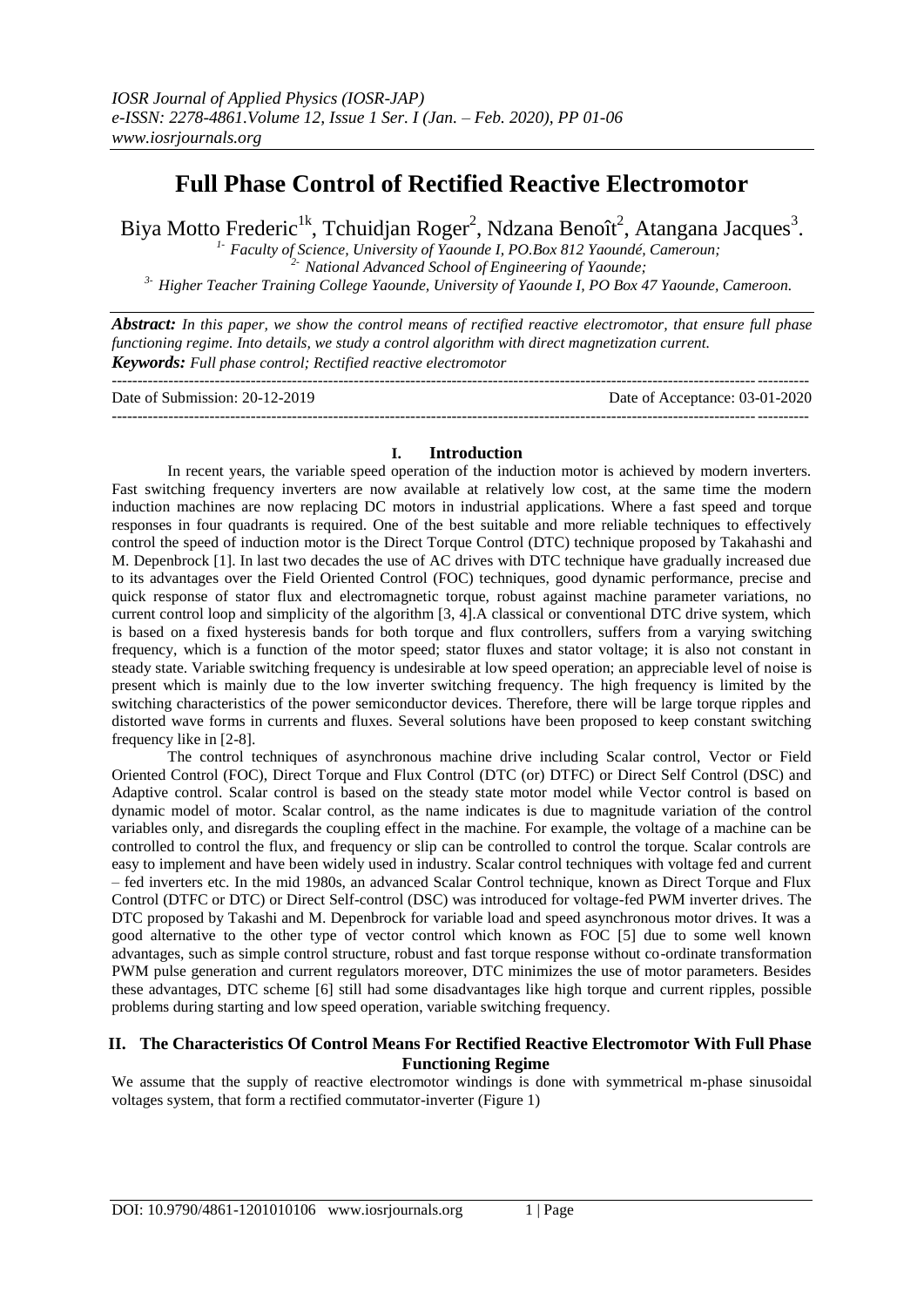

**Figure 1:** Supply circuit of reactive electromotor from invertor rectified commutator

$$
U_S = \begin{bmatrix} u_1 \\ u_2 \\ \vdots \\ u_m \end{bmatrix} U_{(1)} = \begin{bmatrix} \cos(\tilde{q}\omega \cdot t + \varphi) \\ \cos(\tilde{q}\omega \cdot t + \varphi - \rho) \\ \vdots \\ \cos(\tilde{q}\omega t + \varphi - \rho \cdot (m-1)) \end{bmatrix}
$$

With  $\varphi$  – initial phase that characterizes voltage position relatively to longitudinal axis of rotor magnetic symmetry d;  $\rho = 2\pi/3$ ;  $U_{(1)}$  – the amplitude of voltage;  $\omega$  – angular frequency After transformation in d,q coordinates system,

$$
U = \frac{2}{m} \cdot \nabla(\gamma)^T \cdot D_S = U_{(1)} \cdot \begin{bmatrix} \cos \varphi \\ \sin \varphi \end{bmatrix} = \begin{bmatrix} U_{(1)d} \\ U_{(1)q} \end{bmatrix}
$$

The symmetrical system of m-phase sinusoidal voltages is linked with voltages system in d,q axes as follows:

 $U_{\mathcal{S}} = D_{\mathcal{S}}^T \cdot \nabla(\gamma) \cdot U$ In stationary regime, the electromagnetic processes are characterized by the currents:

$$
R_1 U_{(1)d} + \omega L_q U_{(1)q} U_{(1)}
$$
. (R, cos $\varphi$  +  $\omega L_q$ .  $sin\varphi$ )

$$
I_{(1)q} = \frac{R_1 \cdot U_{(1)q} + \omega^2 L_d \cdot L_q}{R_1^2 + \omega^2 L_d \cdot L_q} = \frac{V_{(1) \cdot (1)q} + \omega^2 L_d \cdot L_q}{R_1^2 + \omega^2 L_d \cdot L_q}
$$

$$
I_{(1)q} = \frac{R_1 \cdot U_{(1)q} - \omega \cdot L_d \cdot U_{(1)d}}{R_1^2 + \omega^2 \cdot L_d \cdot L_q} = \frac{U_{(1) \cdot (R, \sin \varphi - \omega \cdot L_q \cdot \cos \varphi)}}{R_1^2 + \omega^2 \cdot L_d \cdot L_q}
$$

With  $U_{(1)d} = U_{(1)}$ .  $cos\varphi$ ;  $U_{(1)q} = U_{(1)}$ .  $sin\varphi$ 

The electromagnetic torque in rotor pair of poles and stator phases in stationary regime is defined after replacement of currents:

$$
M = 2. L_m \cdot \frac{\left(R_1 U_{(1)d} + \omega. L_q. U_{(1)q}\right) \cdot \left(R_1. U_{(1)q} - \omega. L_d. U_{(1)d}\right)}{\left(R_1^2 + \omega^2. L_d. L_q\right)^2}
$$

The control of electromagnetic torque is possible by acting on voltage parameters  $U_{(1)}$ ,  $\omega$ ,  $\varphi$ .

Let us assume given  $U_{(1)}$  and  $\omega$ . The initial phase  $\varphi$  in that case is determined by the load on electromotor shaft. The maximal energetic efficiency corresponds with the equality of currents  $I_{(1)d}$  and  $I_{(1)q}$ .

Thus 
$$
\varphi = \varphi_0 = \arctan g \left( \frac{R_1 + \omega \cdot L_d}{R_1 - \omega \cdot L_q} \right)
$$

If we maintain the load angle  $\varphi = \varphi_0$ , then the control of electromagnetic torque and consequently the rotor rotation speed is possible by acting on voltage amplitude  $U_{(1)}$ . The expression of electromagnetic torque is:

$$
M = U_{(1)}^2 \cdot \frac{L_d - L_q}{(R_1 - \omega_1 L_q)^2 + (R_1 + \omega L_d)^2}
$$

It corresponds to reactive electromotor mechanical characteristics control with maximal energetic efficiency factor shown in figure 2.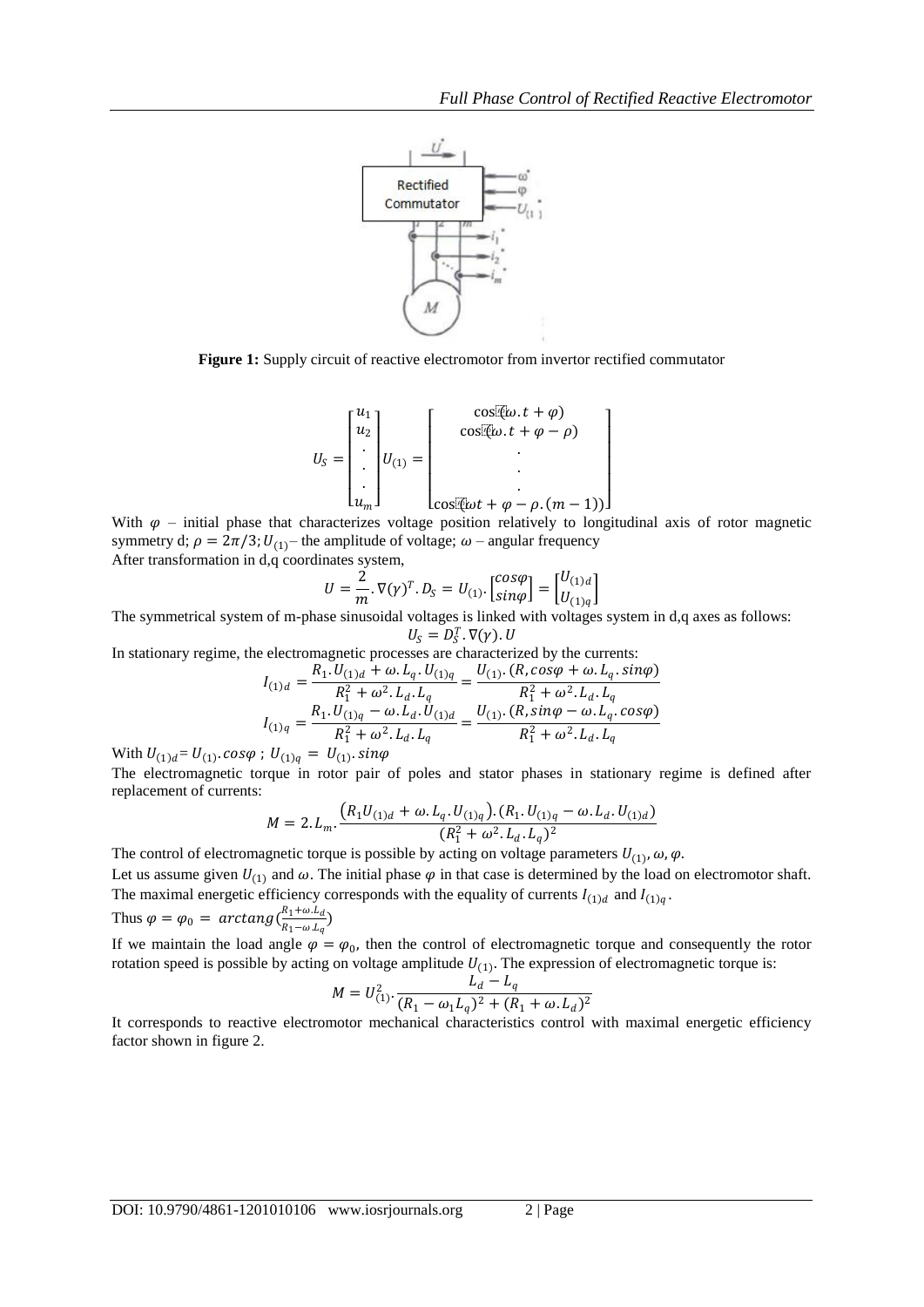

Figure 2: Mechanical characteristics with maximal value of energetic efficiency factor

The formation of electromagnetic torque is convenient for direct current magnetization.

For direct current magnetization  $I_{(1)d}$ , the electromagnetic torque is proportional to current $I_{(1)q}$ , called load current.

The necessary stabilization level of magnetization current  $I_0$  is determined for single march regime  $(I_{(1)q} =$ 0) with nominal voltage  $U_{(1)} = U_B$  and basic speed value  $\omega = \omega_B$ . In that regime, the resistance  $R_1$  brings very little influence and the magnetization current  $I_0 \approx \sqrt{2}$ .  $U_B/\omega_B$ .  $L_d$ .

For direct magnetic current  $I_{(1)d} = I_0$ , the electromagnetic torque

$$
M = (L_d - L_q). U_{(1)}. I_0 \frac{R_1 \sin \varphi - \omega. L_d. \cos \varphi}{R_1^2 + \omega^2. L_d. L_q},
$$
  
With  $\varphi = \arccos \left[ \frac{I_0 (R_1^2 + \omega^2. L_d^2)}{U_{(1)}. \sqrt{R_1^2 + \omega^2. L_d. L_q}} \right] + \arccan g \left( \frac{\omega. L_d}{R_1} \right)$ 



Figure 3: Mechanical characteristics with constant magnetization current

The expression will determine the reactive electromotor mechanical characteristics for direct magnetization current, that are represented in figure 3.

For control that ensures maximal energetic efficiency, it is necessary to vary both the longitudinal and transversal current loops and maintaining their equality.

In that case, the fastaction of control for electromagnetic torque is determined by the longitudinal loop time constant  $T_d = L_d/R$ , that is considerably higher than the transversal loop time constant  $T_q = L_q/R$ .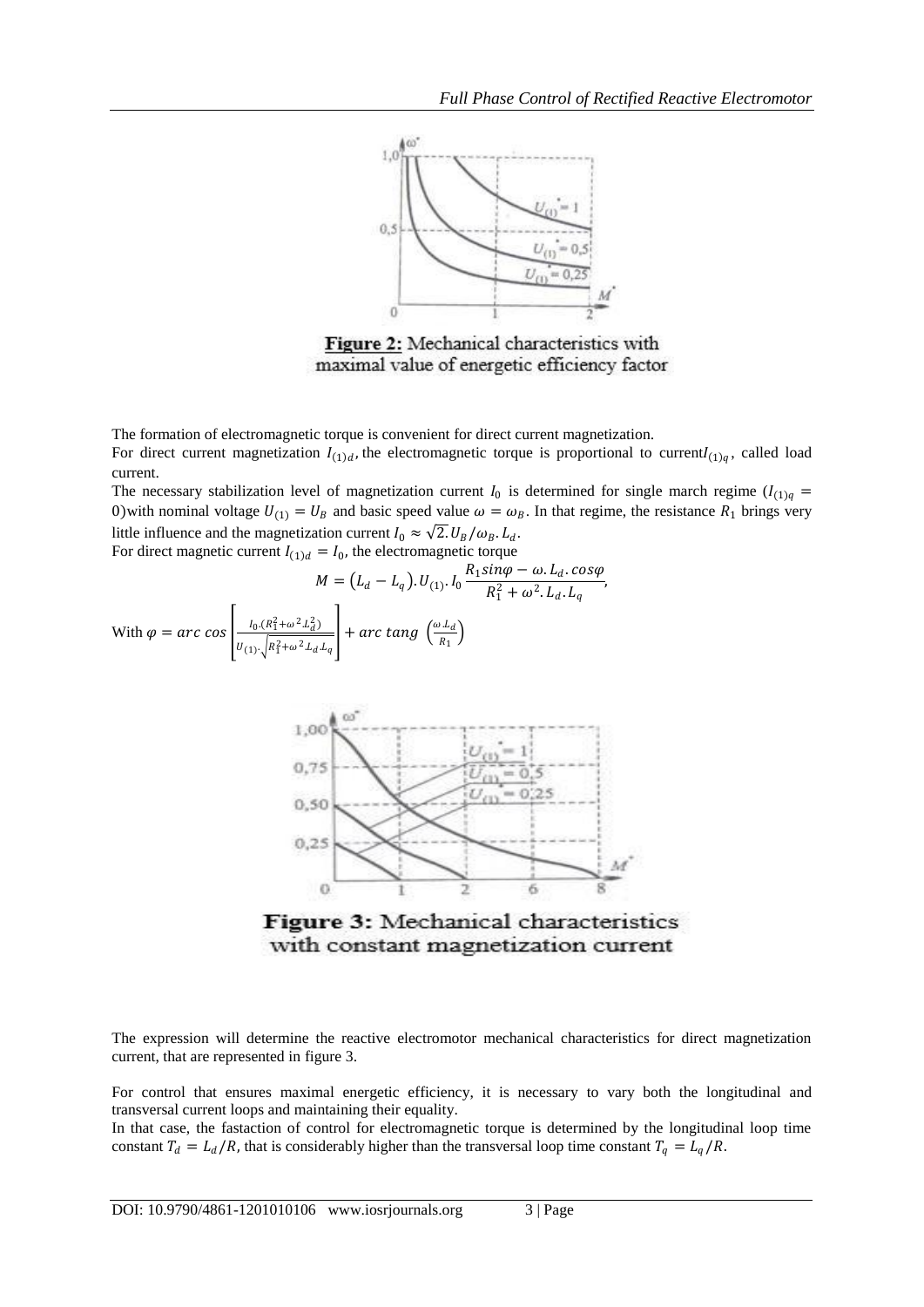#### **III. Design Of Magnetisation Current Control Loop**

We assume that current vector  $I_s$  elements are observable, and  $i_d$  and  $i_q$  can be calculated. We study the stabilization current  $i_d$  algorithm.

Considering the equation

$$
u_d + \omega. L_q. i_q = R_1. (1 + T_d. P). i_d
$$

With  $T_d = L_d / R_d$ ;  $\omega$  – rotor rotation angular spped.

We represent that equation that characterizes the control object as a structural circuit in figure 4. We also include the control installation in the circuit in figure 4.



**Figure 4:** The stabilization system of magnetization current

We also include the control installation in the circuit.

The control system has a control loop on perturbation signal  $i_q^*$  and a control loop on magnetization current  $i_d^*$ with integral regulator.

The transfer function of magnetization current  $i_d^*$  control system is:

$$
W_d = \frac{1}{2 \cdot T_d^2 \cdot P^2 + 2T_d \cdot P + 1} \approx \frac{1}{2T_d P + 1}
$$

On input of magnetization current control loop, we have a constant signal  $1/L_d^*$ , that permits to stabilize the magnetization current at the level of single march current.

#### **IV. Design Of Electromagnetic Torque Control Loop**

If we maintain the magnetization current constant  $i_d^* = 1/L_d^*$ , then the electromagnetic torque can be proportional to load current:

$$
M^* = L_d^* \cdot i_d^* \cdot i_q = i_q^*
$$

Thus, the torque control will depend only on current  $i_q$  regulation.

Let us find the current  $i_q$  stabilization algorithm assuming that current  $i_d$  is constant.

For the design of load current  $i_q$  regulator, we can neglect the speed  $\omega$ , because the fast action of current  $i_q$  loop is greater than the fastaction of mechanical processes and magnetization current loop.

The equation that characterizes the control object is  $u_q = \omega L_d$ .  $i_d = R_1$ .  $(1 + T_q \cdot p)$ .  $i_q$ ) With  $T_q = L_q/R_1$ .

We represent that equation in the form of structural circuit in figure 5. We also include the control installation.



**Figure 5:** Control loop of electromagnetic torque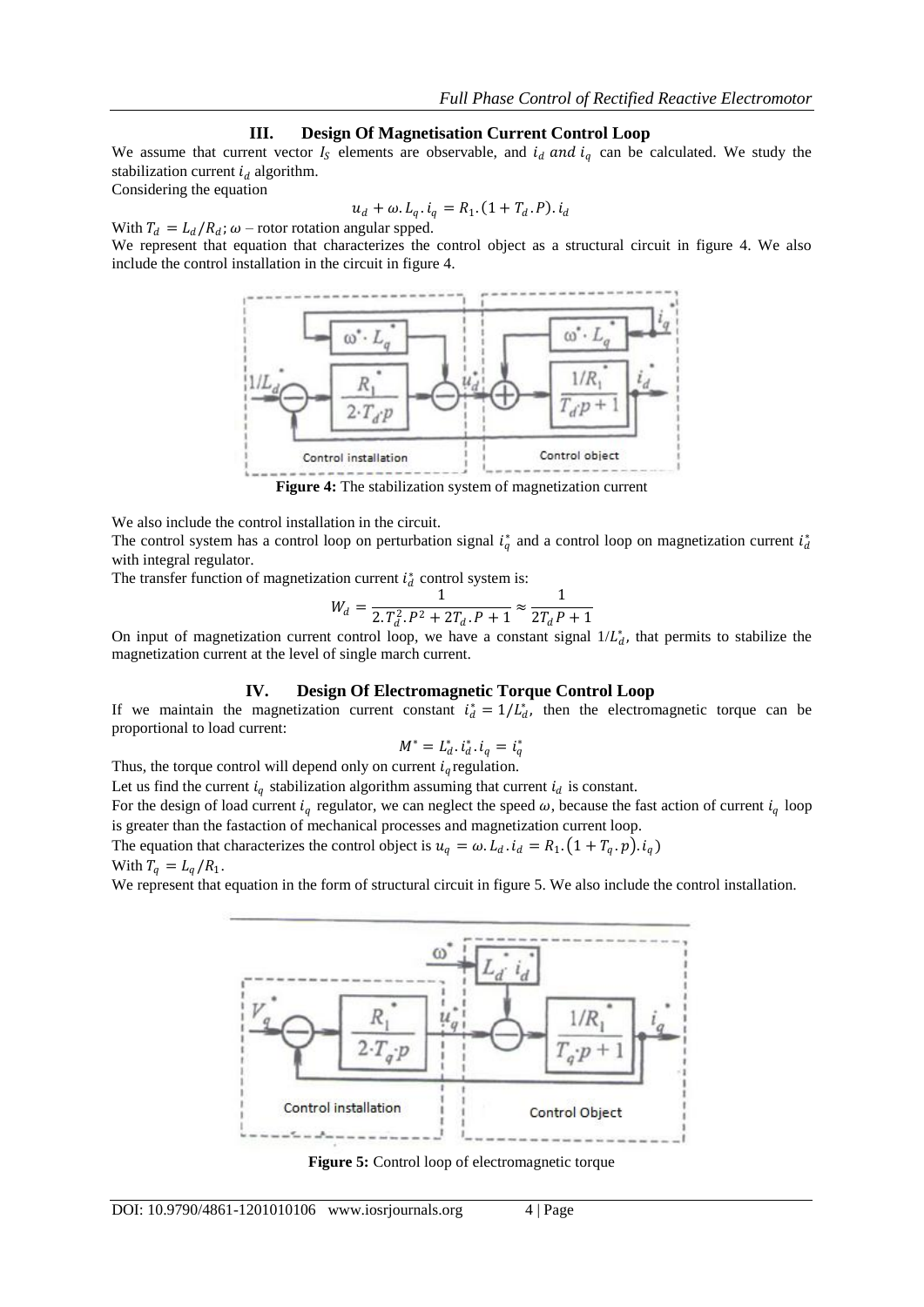The control system is a closed loop on load current with integral regulator.

The transfer function of load current control loop is:

$$
W_q = 1/(2 \cdot T_q^2 \cdot P^2 + 2T_q + 1) \approx 1/(2T_q P + 1).
$$

At the input of current loop we include an element for limitation of electromagnetic torque value that is the limitation element of output signal.

#### **V. Design Of Rotor Rotation Speed Control Loop**

We study speed stabilization algorithm with direct magnetization current. The control of speed is linked with the control of electromagnetic torque. This arises from movement equation:

$$
JP\omega = M - M_r
$$

Or in per-units  $T_{Mech}$ .  $P \cdot \omega^* = M^* - M_r^* = i_q^* - i_r^*$ , With  $T_{Mech} = I \cdot \omega_B / M_B$  – Mechanical time constant;

$$
M^* = i_q^*; M_r^* = i_r^*
$$

The load current  $i_q^*$  is constructed by the structural circuit figure 5. The control of electromotor rotor rotation speed is achieved by the load current loop input signal  $V_q^*$ . From its variation will change the value of  $M^*$  and consequently the speed of  $\omega^*$ .

The construction of given rotor rotation speed dynamic characteristics is done through in series correction. The structural circuit is shown in figure 6.



Figure 6: Structural circuit of reactive electromotor control system

The speed loop regulator object is the mechanical part of the electromotor and the current loop with transfer function:

$$
W_0(P) = \frac{1}{(2.T_q.P + 1).T_{Mech}.P}
$$

The speed regulator transfer function is chosen so as to ensure standard speed loop transfer function:

$$
W_{sr} = \frac{(2. T_q P + 1). T_{Mech}. P}{2. T_{\mu}. P. (T_{\mu} P + 1)}
$$

We assume  $T_{\mu} = 2. T_q$ ; thus

$$
W_{sr} = \frac{T_{Mech}}{4.T_q} = K_{sr}^*
$$

## **VI. Algorithm Of Information Formation For The Construction Of Control Signals**

The initial data for rectified reactive motor are the informations on phase stator currents  $I_s$  and rotor position. We use as position captor the sinus-cosinus selsyn.

The information is presented in the form of vectors:

The rotor rotation speed:

$$
\omega = P\gamma = (v_d \cdot P v_q + v_q \cdot P v_d) / (v_d^2 + v_q^2),
$$

 $v_d = V_m \cos(\gamma)$ ,  $v_q = v_m \sin(\gamma)$